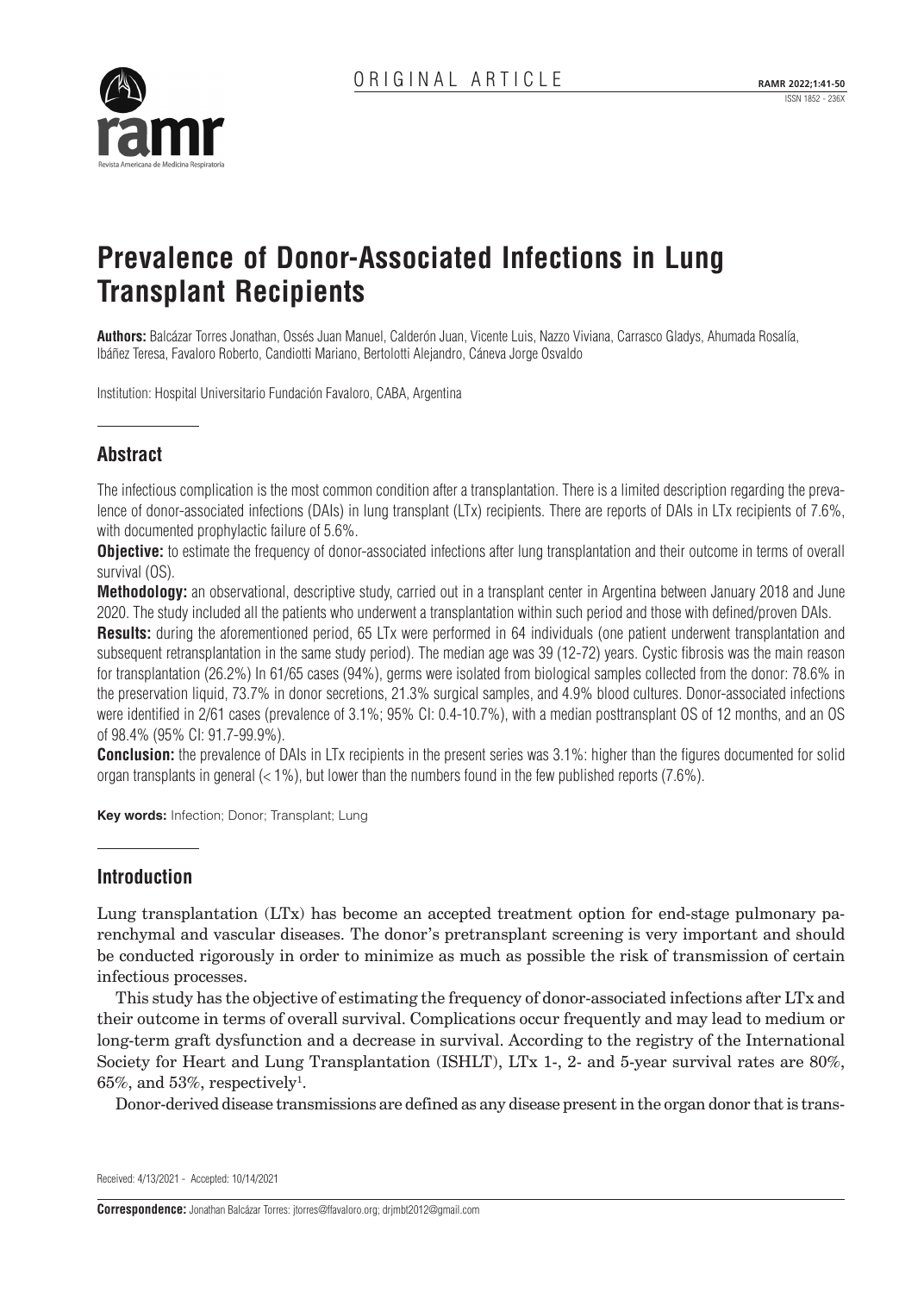mitted to at least one of the recipients<sup>1</sup>. Bacteria or fungi can be transferred to the donor graft through contamination during recovery, preservation or manipulation, or during the transplantation. Infectious complications are a common cause of morbidity and mortality, and the most important cause of death during the first year. More than two thirds of those conditions affect the respiratory tract<sup>1</sup>. The prognosis for LTx recipients has considerably improved in recent years, thanks to the thorough selection of donors and recipients, and better surgical techniques, postoperative care and graft preservation methods.

This work addresses specific aspects of DAIs, which are one of the most important problems that need to be handled during the first days after LTx. So, more studies are necessary in order to answer questions about DAIs in LTx recipients.

# **Materials and Methods**

#### **Study Design**

This is an observational, descriptive, prevalence study. It was designed in accordance with the guidelines of the Strengthening the Reporting of Observational Studies in Epidemiology (STROBE) declaration. It was carried out in patients who underwent a LTx at the Hospital Universitario Fundación Favaloro (HUFF) between January 2018 and June 2020.

#### **Population and sample**

**Inclusion criteria.** Patients who underwent a LTx basing on the ISHLT standards, according to the prioritization criteria for the allocation of organs for transplant of the Unique Central National Institute Coordinator of Ablation and Implant (INCUCAI, for its acronym in Spanish), regardless of the age group, condition or type.

Transmission events reported in this review refer to proven/defined cases in compliance with the definitions of imputability for donor origin of disease transmission (according to USA and Europe literature)<sup>2</sup>. A DAI is considered as proven (according to the American criteria) whenever there is clear evidence of the same infectious disease in the donor and at least one of the recipients, and all the following conditions must be fulfilled: suspected transmission event, laboratory evidence of suspected organism (or malignancy) in a recipient, laboratory evidence of the same organism (or malignancy) in other recipients (if there are several recipients), laboratory evidence of the same organism or malignancy in the donor, and if there is pretransplant laboratory evidence, it shall indicate that the same recipient tested negative for this organism before the transplant. A DAI is considered as defined or true (according to the European criteria) when there is conclusive evidence beyond reasonable doubt for attributing the disease to the process or the transplanted organ<sup>2</sup>.

**Exclusion criteria.** This review didn't take into account cases in which subsequent clinical followup wasn't possible.

**Data collection.** Data were collected in an encrypted, online Microsoft Excel 365 electronic spreadsheet.

#### **Statistical analysis**

**Technical considerations.** A p-value < 0.05 was considered statistically significant. The statistical analysis was conducted with the R v.3.6.3 program (R Foundation for Statistical Computing; Vienna, Austria).

**Sample size calculation.** Considering a 95% confidence interval (CI), a 5% margin of error, and a general DAI rate between transplants of  $1\%$  (Theodoropoulos N & Ison M, Transplant Infections, 2016), we estimated a required sample of 16 cases.

**Descriptive statistics.** Numeric variables were described as mean (standard deviation) or median (interquartile range, IQR), according to their statistical distribution (Kolmogórov-Smirnov test). Descriptive variables were described in frequencies (percentages), with their respective confidence interval  $(95\% \text{ CI})$ , if applicable.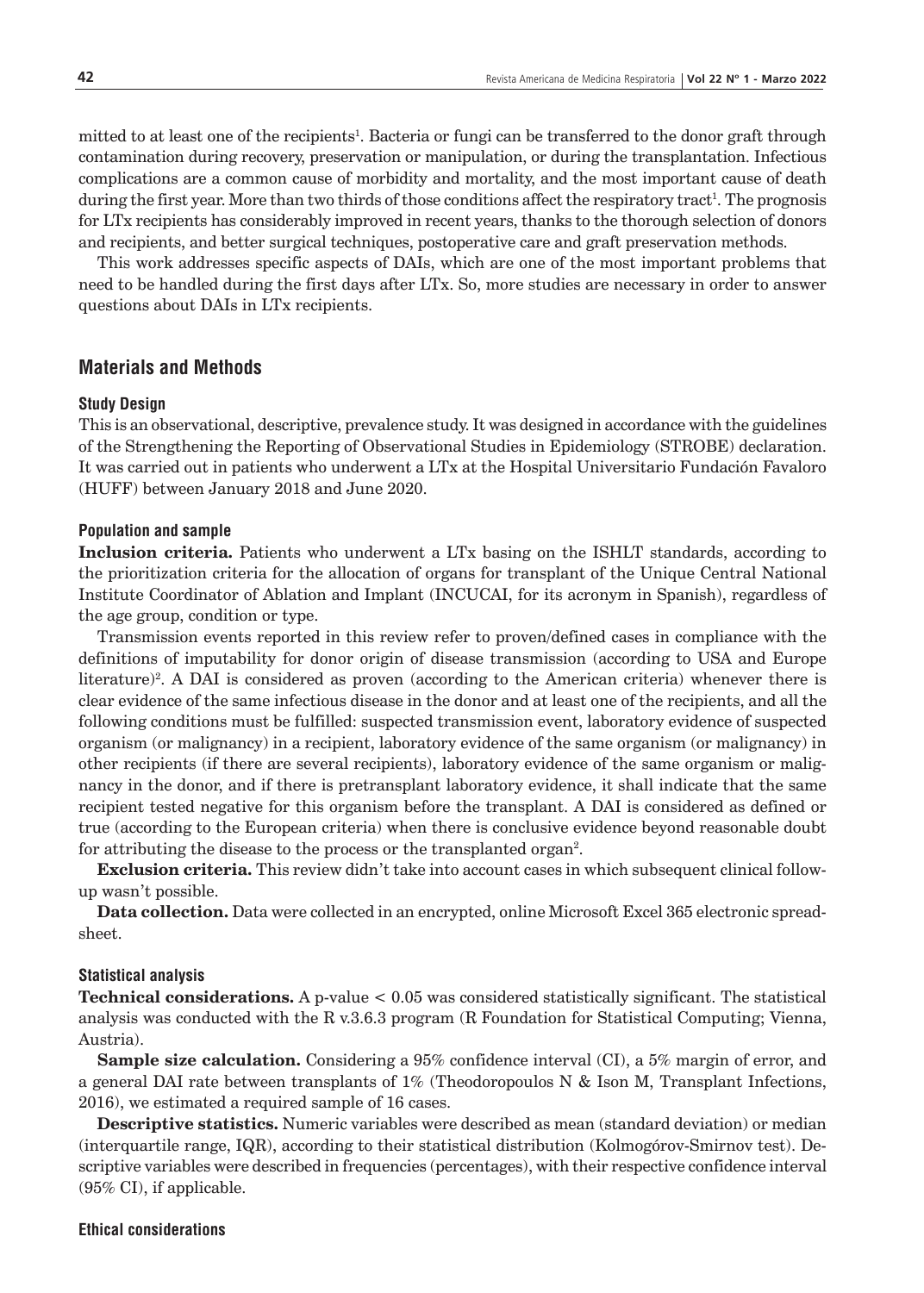The research protocol was approved by the HUFF Ethics Committee. All the patients signed the corresponding informed consent for attendance purposes. Data custody was guaranteed at all times pursuant to Personal Data Protection Law No. 25.326 (Ministry of Justice and Human Rights, Argentine Republic). This research was conducted in accordance with the Nuremberg Code of 1947, and the Declaration of Helsinki of 1964 and subsequent amendments (last version, 2013).

### **Results**

A total of 65 LTx were performed in 64 individuals in our hospital between January 2018 and June 2020 (one patient underwent a transplantation and subsequent retransplantation within the same study period). All the individuals were followed up until the end of the study period. The median age was 39 years (12-72); 29/64 were females (45.3%). **Table 1** summarizes the sociodemographic characteristics of the patients included in the study.

Cystic fibrosis (CF) was the main reason for performing a LTx (17/65; 26.2%), followed by chronic obstructive pulmonary disease (COPD) (12/65; 18.5%), idiopathic pulmonary fibrosis (IPF) (11/65; 16.9%) and idiopathic pulmonary arterial hypertension (IPAH) (11/65; 16.9%). 30/65 cases (46.2%) met the criteria for an emergency transplant. 53/65 cases (81.5%) underwent a double-lung transplantation. 5/65 cases (7.7%) underwent a retransplantation, taking into account the fact that within this study period there was one case in which the patient underwent a transplantation and a subsequent retransplantation at the end of the study. (**Table 2**).

From all the LTx that were carried out  $(n=65)$ , at least one germ was isolated in 61/65 (94%) biological samples collected from the donor (**Table 3**). The main germs isolated from these samples were methicillin-sensitive Staphylococcus aureus (MSSA) (28/61; 45.9%), followed by Haemophilus influenzae (HE) (7/61; 11.4%), coagulase-negative staphylococcus (CoNS) (5/61; 8.1%), and Streptococcus viridans (4/61; 6.5%); other germs (40/61; 65.5%) (**Figure 1 and Table 4**).

Donor-associated infections were identified in 2/61 (3%) cases which are detailed in **Table 5**. Both cases received targeted treatment according to the sensitivity of the rescue medication, and a frequency of 3.1% (95% CI 0.4-10.7%) and a 12-month posttransplant median overall survival (interquartile range, IQR 6-23) were identified in the total number of transplants. One patient died from a DAI, after devel-

|                                        | $(n = 64)$ |
|----------------------------------------|------------|
| Age (years). median (range)            | 39 (12-72) |
| Minor $(<$ 18 years)                   | 6(9.4)     |
| Young adult (18-39 years)              | 27(42.2)   |
| Adult (40-64 years)                    | 26(40.6)   |
| Older adult ( $\geq 65$ years)         | 5(7.8)     |
| Gender (female). n (%)                 | 29(45.3)   |
| Nationality (Argentinian). n (%)       | 49 (76.6)  |
| Insurance type. $n$ $(\%)$             |            |
| Social Security of State Institutionsa | 12(18.8)   |
| Private Health Insurance               | 21(32.8)   |
| Prepaid Medical Care                   | 16(25.0)   |
| International Health Insurance         | 15(23.4)   |

TABLE 1. Sociodemographic characteristics of the study population

Integrated Medical Services Program (PAMI, for its acronym in Spanish), local government entities, law enforcement authorities, Armed Forces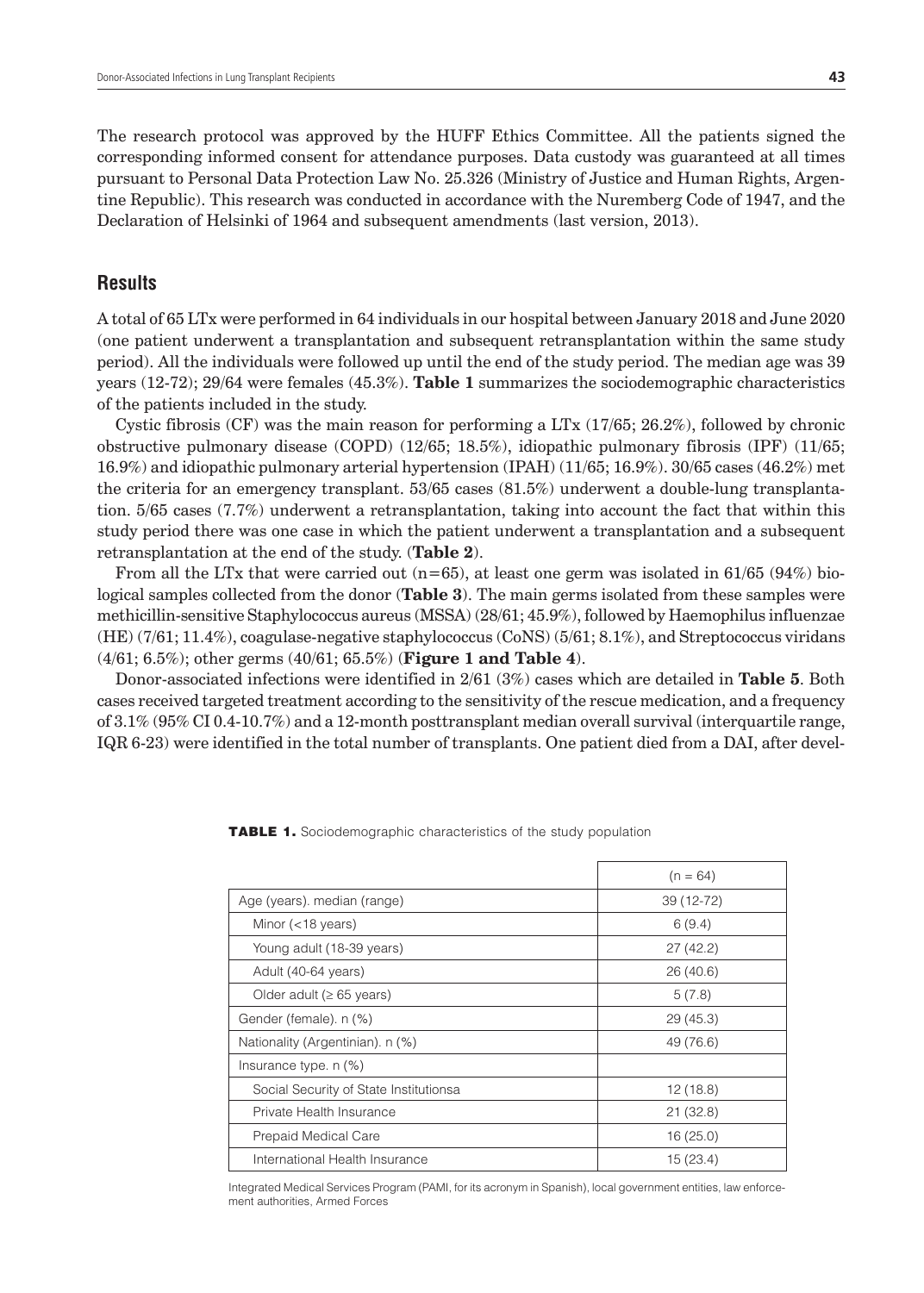|                                                | $(n = 65)$ |
|------------------------------------------------|------------|
| Reason for transplantation, n (%)              |            |
| CF                                             | 17 (26.2)  |
| COPD                                           | 12(18.5)   |
| <b>IPF</b>                                     | 11(16.9)   |
| <b>IPAH</b>                                    | 11 (16.9)  |
| Fibrotic HP                                    | 5(7.7)     |
| <b>BCH</b>                                     | 4(6.2)     |
| Bronchiolitis obliterans secondary to GvHD     | 2(3.1)     |
| Pulmonary fibrosis secondary to collagenopathy | 1(1.5)     |
| LAM                                            | 1(1.5)     |
| <b>CEP</b>                                     | 1(1.5)     |
| Transplant prioritizationa, n (%)              |            |
| Emergency                                      | 30(46.2)   |
| Emergency type A                               | 7(10.8)    |
| Emergency type B                               | 15(23.1)   |
| Elective                                       | 13 (20.0)  |
| Type of transplanta, n (%)                     |            |
| Single-lung                                    | 12(18.5)   |
| Double-lung                                    | 53 (81.5)  |
| Retransplantation, n (%)                       | 5(7.7)     |

TABLE 2. Clinical conditions associated with lung transplantation

a According to the prioritization criteria described by the Unique Central National Institute Coordinator of Ablation and Implant (INCUCAI, according to its acronym in Spanish).

CF: cystic fibrosis; COPD: chronic obstructive pulmonary disease; IPF: idiopathic pulmonary fibrosis; IPAH: idiopathic pulmonary arterial hypertension; HP: hypersensitivity pneumonitis; BCH: bronchiectasis; GvHD: graftversus-host disease; LAM: lymphangioleiomyomatosis; CEP: chronic eosinophilic pneumonia.

| Preservation liquid     | $(n = 61)$ |
|-------------------------|------------|
| Preservation liquid     | 48 (78.6)  |
| Secretions              | 45 (73.7)  |
| Surgical samples        | 13(21.3)   |
| Peripheral hemocultures | 3(4.9)     |

TABLE 3. Biological samples extracted from the donor from which the different germs were isolated

oping septic shock secondary to a skin and soft tissue infection of the surgical wound and pneumonia with isolation of candida sp., sensitive to amphotericin B, vorinocazole, caspofungin and anidulafungin. The patient did not respond to treatment with azoles with susceptibility testing and adequate plasma concentrations of the drugs in use. (**Figure 2**). It is surprising that the two cases that showed donorassociated infection met the prioritization criteria for an emergency transplant.

# **Discussion**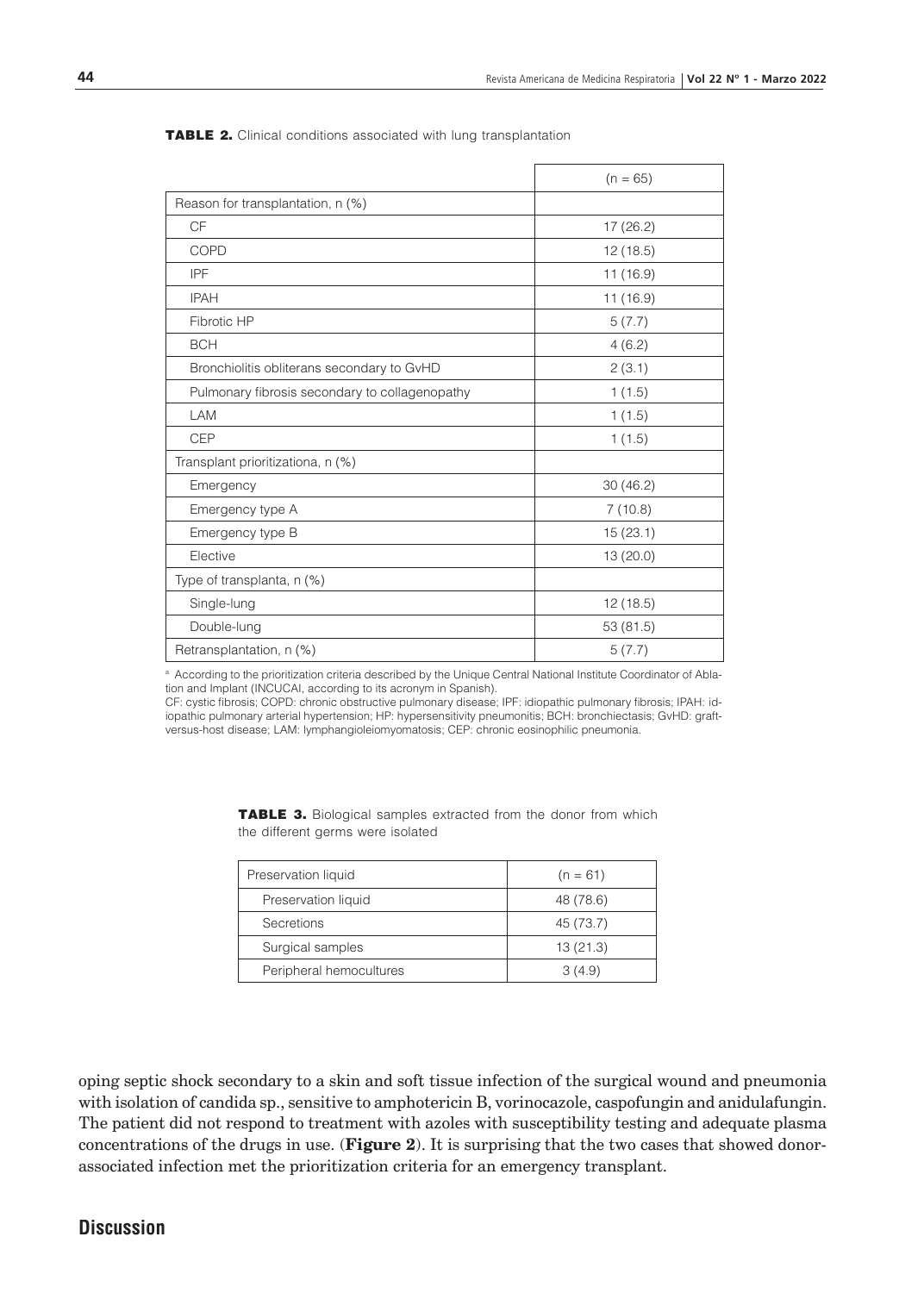

**Figure 1.** Intertwining of the distribution of germs most frequently isolated in the biological samples obtained from the donors

#### TABLE 4. Isolated germs

|                                                                                                                                                                                                                                                                                                                                                                                           |                | $(n = 64)$ |
|-------------------------------------------------------------------------------------------------------------------------------------------------------------------------------------------------------------------------------------------------------------------------------------------------------------------------------------------------------------------------------------------|----------------|------------|
| Methicillin-sensitive Staphylococcus aureus                                                                                                                                                                                                                                                                                                                                               | 28             | (45.9)     |
| Haemophilus influenzae                                                                                                                                                                                                                                                                                                                                                                    | 7              | (11.4)     |
| Coagulase-negative Staphylococcus                                                                                                                                                                                                                                                                                                                                                         | 5              | (8.1)      |
| Streptococcus viridans                                                                                                                                                                                                                                                                                                                                                                    | $\overline{4}$ | (6.5)      |
| Candida                                                                                                                                                                                                                                                                                                                                                                                   | 3              | (4.9)      |
| Aspergillus                                                                                                                                                                                                                                                                                                                                                                               |                | (1.6)      |
| Mycobacterium tuberculosis                                                                                                                                                                                                                                                                                                                                                                |                | (1.6)      |
| Other gram-negatives: Enterococcus faecium, Enterococcus faecalis,<br>Chryseobacterium indologenes, Proteus mirabilis, Pandoraea, Morgan-<br>ella morganii, multisensitive Pseudomona aeruginosa (2) multiresistant<br>(1), Klebsiella pneumoniae (2), Serratia marcescens (2), Moraxella<br>catarrhalis (3), Escherichia coli (3), Klebsiella oxytoca (3), Enterobacter<br>aerogenes (3) | 25             | (40)       |
| Other gram-positives: Propionibacterium acnés, Streptococcus<br>pyogenes (3), Streptococcus pneumoniae (2), Corynebacterium (3),<br>methicillin-resistant Staphylococcus aureus (2)                                                                                                                                                                                                       | 11             | (17.6)     |

Posttransplant infections are jointly one of the most common and most severe complications of a transplantation.(3) The purpose of the patient's screening is the identification of active and latent infections that might pose a risk for the recipient and include: clinical examination, epidemiologic inquiry and  $lab$  tests<sup>3</sup>.

The tests used to detect infectious diseases are those recommended for every organ donor by the Organ Procurement and Transplantation Network (OPTN) and for organ recipients<sup>4</sup>.

Unexpected disease transmissions are defined as the transmission of a pathogen from the donor to the recipient, despite donor selection to discard the presence of an infection. They can occur due to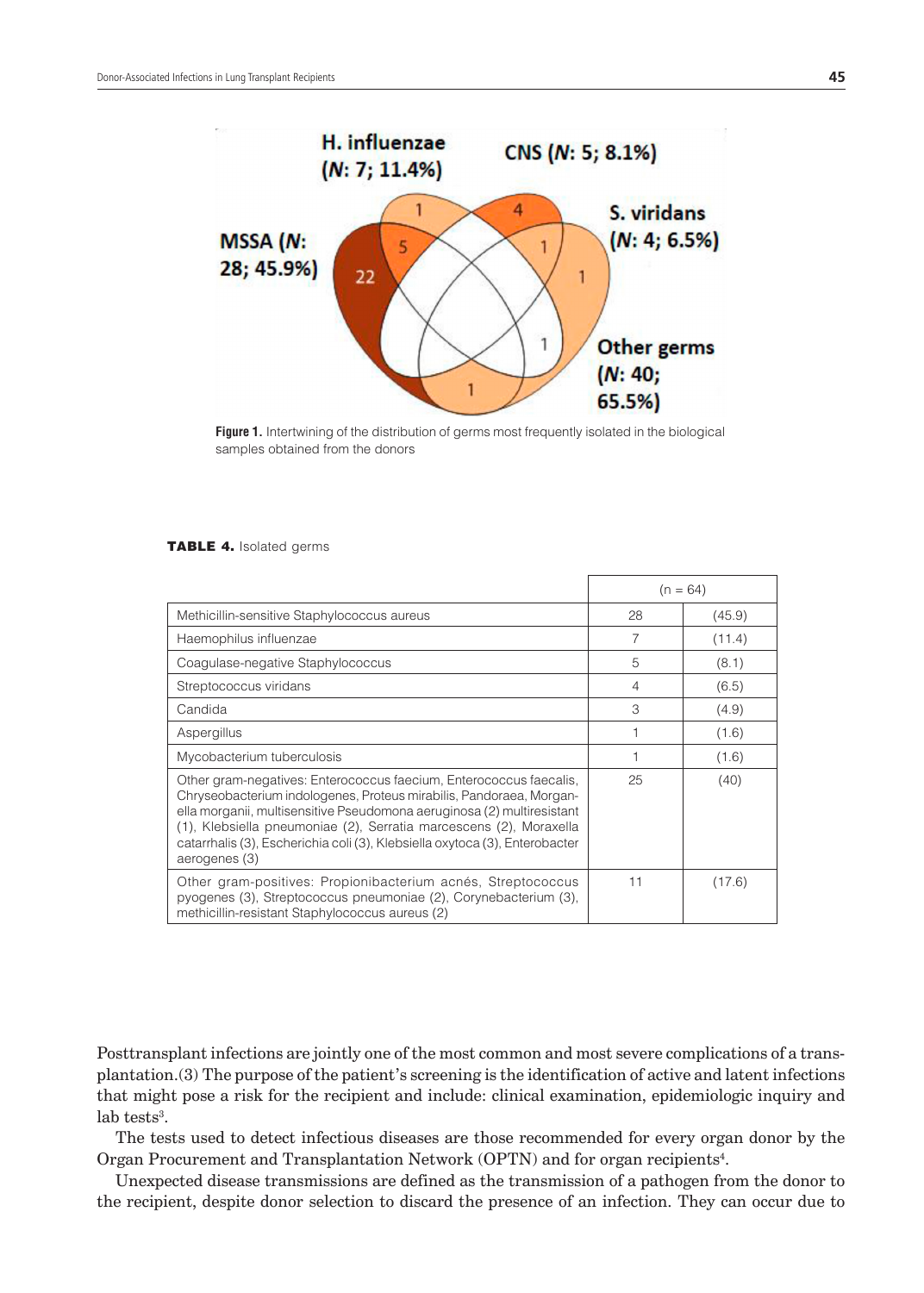|                                    | Case 25                             | Case 31            |
|------------------------------------|-------------------------------------|--------------------|
| Age                                | 65 years                            | 30 years           |
| Gender                             | Female                              | Male               |
| Prioritization                     | Emergency                           | Emergency          |
| Type                               | Single-lung                         | Double-lung        |
| Retransplantation                  | <b>No</b>                           | No                 |
| Germ associated with the infection | Candida sp.                         | Multiresistant PAE |
| Type of infection                  | Septic shock: SSTI and<br>pneumonia | Pneumonia          |
| Deceased                           | Yes(2 months)                       | No (18 months)     |

TABLE 5. Donor-associated infection: characteristics and clinical outcome

SSTI: skin and soft tissue infections



**Figure 2.** Clinical evolution after lung transplantation in terms of donor-associated infections

the donor's incomplete or inexact information, or failure of communication or the system, if the donor has acquired the infection recently and is still in the eclipse period or the serologic window period, or if the donor is infected with a rare or emergent pathogen not included in standard detection protocols. Unexpected transmissions are more likely to occur in the context of a deceased donor; however, they may also occur in the transplant of a living donor<sup>2</sup>.

The course of posttransplant infections is divided in three periods related to the risk of infection with specific pathogens: **First month after transplantation:** could be caused by preexistent infection of the donor or recipient and infectious complications of the transplantation surgery and hospitalization. The main effects of exogenous immunosuppression are still not clear.(5) **1 to 6 months after transplantation:** there is usually the maximum effect of immunosuppression and the patients have higher risk of developing opportunistic infections. However, there may be residual problems of the perioperative period. Prophylaxis delays but doesn't eliminate the risk of infections that may occur months after prophylaxis is over5 . **More than 6 to 12 months after transplantation:** most patients receive stable and reduced levels of immunosuppression. These patients are subject to community-acquired pneumonias caused by respiratory viruses, pneumococcus, Legionella or other common pathogens. The "late cytomegalovirus (CMV)" might occur in patients who received prophylaxis during the first three to six months<sup>5</sup>.

#### **Epidemiology of posttransplant infections**

The rate of bacterial infections in lung and heart transplants (mainly respiratory infections) is much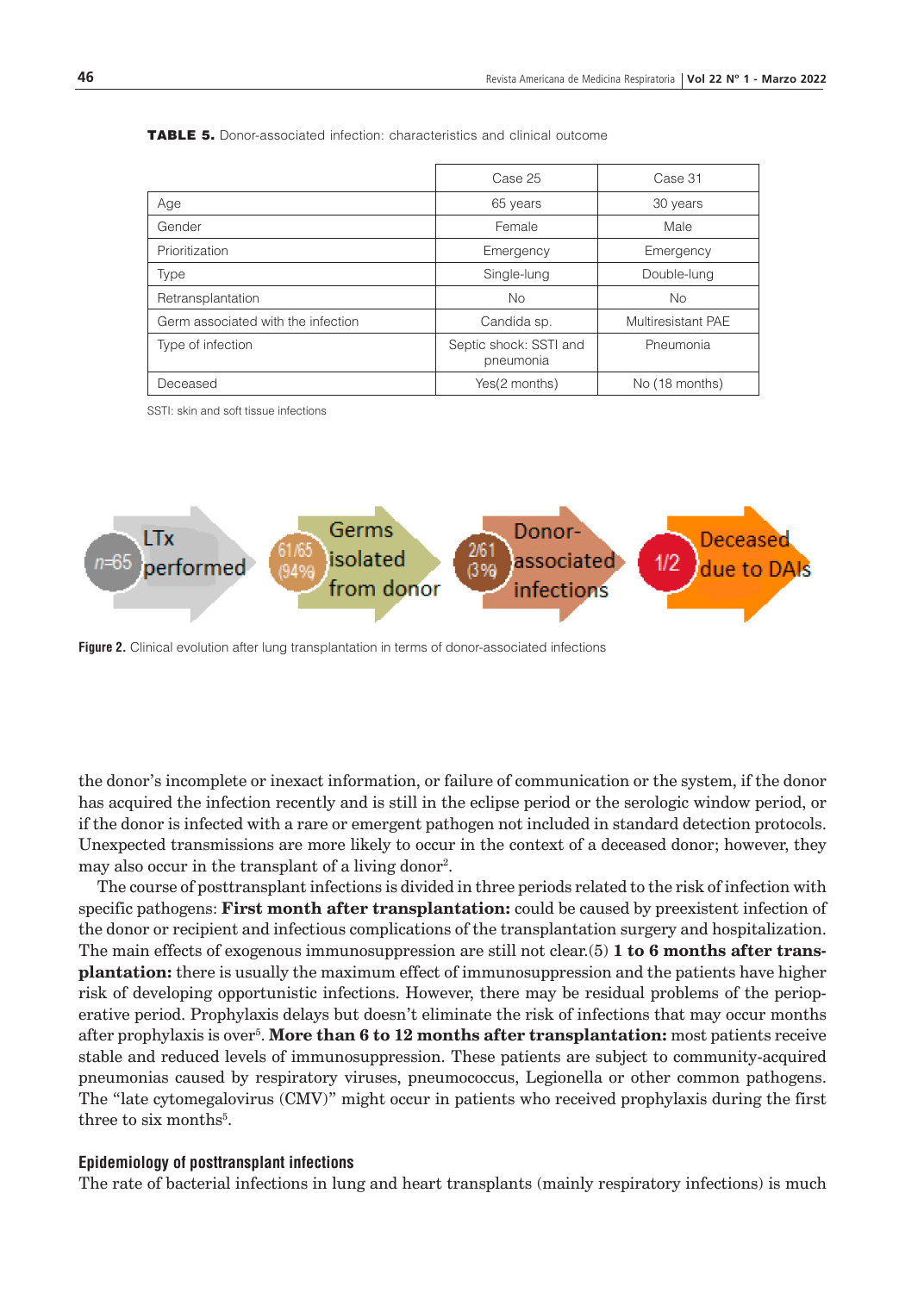higher than that observed in other recipients of solid organ transplants (SOTR). <sup>6</sup> Transmission of bacteria through the graft is very common in LTx, showing bronchial colonization even in 50% of the cases . However, it is very rare in other SOTRs in whom the transplanted organ is usually sterile7 .

Basing on available data from the USA and France, donor-derived diseases are transmitted in less than 1% of transplants in general<sup>4</sup>. The mortality rate as a consequence of DAIs in transplants in general, was  $22\%$ ? The incidence of DAIs during the first 2 postoperative weeks has decreased markedly because of antibiotic prophylaxis; most bacterial pneumonias occur in the intermediate  $(< 6$  months) and late postoperative period (> 6 months). The overall cumulative incidence during the first year after transplantation is ∼70% and it remains high beyond the first year (30%-40%). Nearly three-quarters of all bacterial pneumonias are caused by Pseudomonas species and Enterobacteriaceae, and the remainder primarily by Staphylococcus aureus, Enterococcus species and Hemophilus influenzae<sup>8, 9</sup>. In our series, the main isolated germs were methicillin-sensitive Staphylococcus aureus, 45.9%; Haemophilus influenzae, 11.4%, and coagulase-negative Staphylococcus, 8.1%.

The second most common infectious complication after LTx is CMV disease. The reported incidence without prophylaxis in larger series ranges between  $53\%$  and  $75\%$ <sup>6</sup>. In our transplantation program, prophylaxis for high-risk patients includes treatment with valganciclovir for no less than 6 months and sequential controls with plasma PCR (polymerase chain reaction) for the detection of CMV.

Invasive infections with Candida species occur during the first postoperative month, and most of them are transmitted through the donated organ. The most common presentations are candidemia, necrotizing bronchial anastomotic infection, mediastinitis and infection and disruption of aortic anastomosis after heart-lung transplantation<sup>8, 10</sup>. In our series, one of the two patients who developed a DAI died due to a septic shock secondary to a skin and soft tissue infection of the surgical wound and pneumonia caused by candida sp. with no response to treatment with azoles with susceptibility testing and adequate plasma concentrations. Heavy growth of Candida species in the donor bronchus is a significant obstacle for accepting the organs for transplantation. The sequelae are mediastinitis, sepsis, or involvement of the great vessels leading to mycotic aneurysms and consecutive rupture. In one series, 3 of 4 lung transplant recipients with heavy growth of Candida species developed mediastinitis, which was uniformly fatal<sup>11</sup>.

There are different modes of transmission of infection by Mycobacterium tuberculosis in this population<sup>3</sup>: as reactivation of previous infection, primoinfection, exogenous reinfection and infection transmitted by the transplanted organ. In approximately 6% of LTx recipients, the mean posttransplant interval in which Mycobacterium tuberculosis is detected is 115 days. In 40% of the cases, the diagnosis was obtained from explanted lungs<sup>6</sup>. In our series, we isolated a tuberculous granuloma: one of the donor grafts had an indurated lesion in the right upper lobe. Intraoperative exeresis was performed with subsequent bacteriological and anatomo-pathological isolation. In subsequent controls through fibrobronchoscopy and cultures, there wasn't any evidence of disease development in the recipient. In general, Mycobacterium tuberculosis screening isn't performed in deceased donors, but should be done in all living donors<sup>4, 12</sup>. Despite the immunosuppression, we observed and adequate response to antituberculous treatment and low incidence of adverse secondary effects13. Active tuberculosis (TB) in a donor is a contraindication to donation; if a deceased donor is believed to have tuberculosis, his/ her organs shall not be used unless active TB infection can be definitively discarded<sup>4, 12, 14</sup>.

#### **Diagnostic considerations**

As part of our lung transplant program institutional protocol, a patient who is undergoing immediate postoperative clinical or radiological signs of infection receives a fibrobronchoscopic examination with bronchoalveolar lavage (BAL) and, in cases of transbronchial biopsy (TBB), the diagnostic yield is almost 70%15; it also allows for the inspection of the airways, which may reveal anastomotic problems or tracheobronchial aspergillosis. The bacteriological examination of bronchial lavages of the donor lung is a prerequisite for the treatment of subsequent invasive infection in transplant recipients, even the growth of normal oral flora in the donor is considered to be a risk factor for early bacterial pneumonia in the recipient.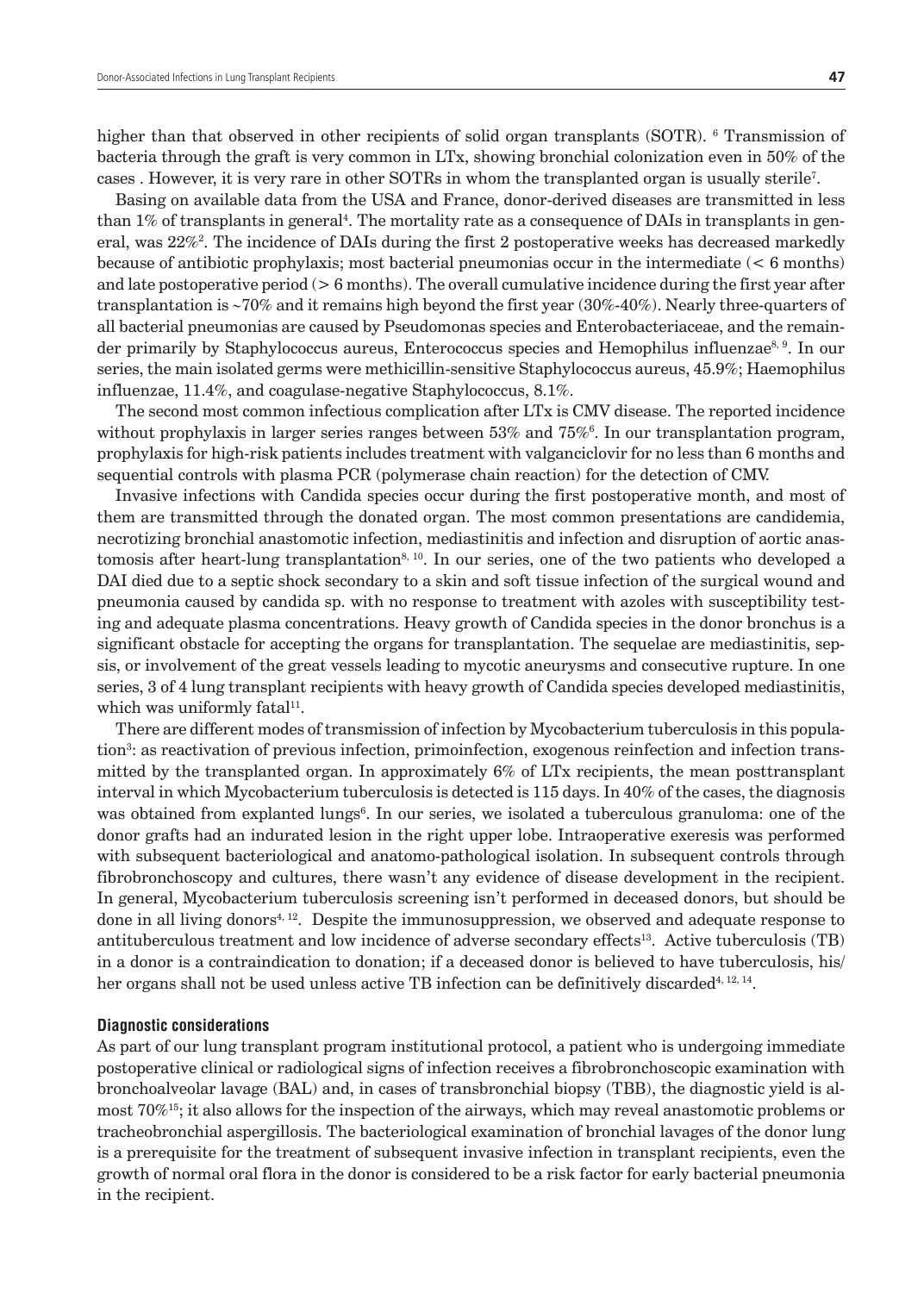The BAL is very sensitive to most pathogens, the TBB is the only means to diagnose acute rejection and pneumonitis caused by  $\text{CMV}^{16}$ ; its sensitivity and specificity is almost 100%. Computed tomography can be useful for the differential diagnosis of bilateral infiltrative lung diseases and detect bronchial, mediastinal or vascular complications<sup>17</sup>.

Most centers now perform routine surveillance bronchoscopies after lung transplantation. Besides the early detection of asymptomatic episodes of significant acute rejection or CMV pneumonitis in ∼20% -30% of procedures, it allows the early identification of cases colonized by Aspergillus.8

#### **Review of previous works that document donor-associated infections in LTx recipients.**

There is little literature about cases of DAI in lung transplant recipients. In this review, there were 3 studies that showed statistics which allowed us to compare our experience. Ruiz I et al.18 evaluated recipients who survived more than 24 hours and their respective donors. The global incidence of donor infections was 52% (103 out of 197 donors). The types of donor-associated infections were contamination isolated in preservation fluids  $(n = 30, 29.1\%)$ , graft colonization  $(n = 65, 63.1\%)$  and bacteremia  $(n = 65, 63.1\%)$ 8, 7.8%). Donor infection rates weren't statistically different between patients who received mechanical ventilation for 48 hours and those who received less or more than 48 hours. There were bacterial or mycotic DAIs in 15 LTx (7.6%). In this experience, 25% of donors with bacteremia and 14.1% of colonized grafts were responsible for the transmission of the infection. Two patients died from a DAI. Microorganisms for which it is very difficult to design effective prophylactic regimens that caused infection were Aspergillus fumigatus, Stenotrophomonas maltophilia and MSSA. Excluding these cases, failure of prophylaxis occurred in 5.6% of procedures.

Low et al<sup>19</sup> reported that in 28 out of 29 bronchial lavages from donors grew at least one microorganism. Microorganisms most frequently identified were Staphylococcus spp. and Enterobacter spp. In 43% of the cases, similar microorganisms were isolated from the recipient tracheobronchial tree, 21% of which had a DAI. Waller et al<sup>20</sup> made a retrospective comparison of the result of 123 donors in 125 consecutive lung or heart transplants with technical success. The microbial contamination of the routine bronchial lavage of the donor was nearly 60%. Five lung transplant recipients died because of a DAI.

#### **Characteristics of antibiotic treatment**

There aren't any guidelines or standardized regimens regarding the choice of the perioperative antibiotic therapy. Antibiotic prophylaxis in LTx recipients shall be initiated with broad-spectrum antimicrobial agents in order to cover gram-negatives and gram-positives.

We recommend that antibiotic coverage in lung transplant recipients should be initiated with a broadspectrum agent and modified on the basis of cultures obtained from the donor<sup>19</sup>; in our transplantation program we use vancomycin and ciprofloxacin for non-colonized recipients with non-septic diseases who hadn't been hospitalized during the last month, except for patients with septic lung disease (cystic fibrosis or bronchiectasis) who must receive antimicrobial agents adapted to their pretransplant cultures for at least 2 weeks<sup>4</sup>; all of these guidelines subsequently adjusted to the isolates obtained. In one series, this approach reduced the incidence of early postoperative bacterial pneumonia from 33% in a historical control group to  $13\%$  (p = 0.005)<sup>11</sup>.

In our program, according to the recommendation of the experts, we indicate nebulized tobramycin or colistin once the patient arrives at the ICU after surgery as prophylaxis in recipients that show previous gram-negative colonization. The duration of the prophylaxis depends on the results of the cultures of respiratory samples obtained from the donor and recipient at the moment of the LTx. If the cultures are negative, the prophylactic antibiotic agents are removed from the third to the fifth day; if they are positive, or in cases of recipients with septic pulmonary disease, the antibiotic treatment is adjusted and maintained for 2 weeks or until the cultures are negative.

With this approach, whenever a clinically significant microorganism is isolated in a respiratory sample within the first 3 months, a specific intravenous antibiotic therapy is initiated, even if the patient is asymptomatic. The only situations in which the treatment shall not be initiated are colonization by oral streptococcus or CoNS<sup>6</sup>.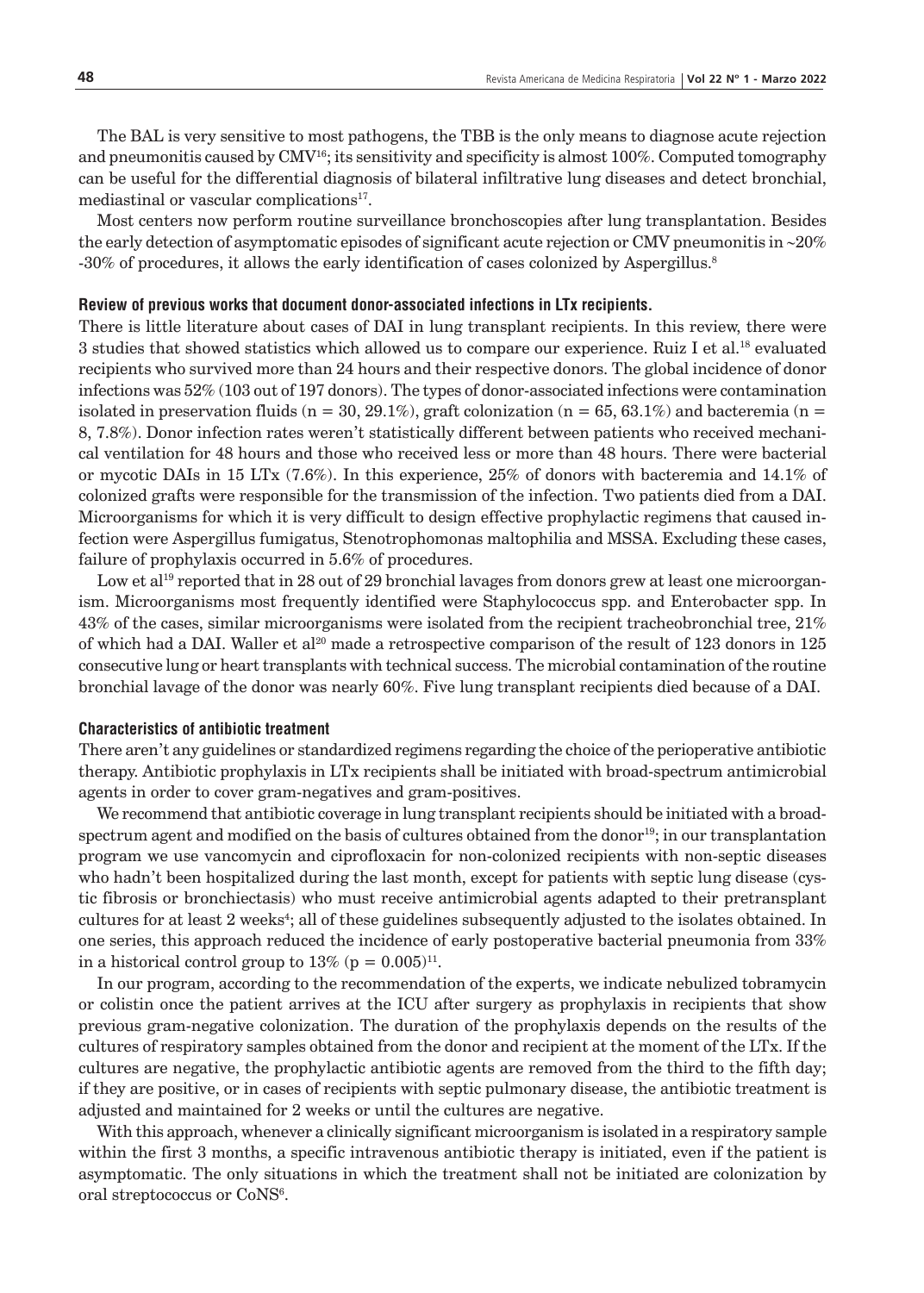## **Conclusion**

Donor-derived diseases are increasingly being recognized as causes of morbidity and mortality that occur usually during the early posttransplant period. Bacterial infection is the most common infectious complication in LTx recipients. Of all the lung transplantations performed in our series  $(n= 65)$ , at least one germ was isolated in 61/65 (94%) biological samples collected from the donor. The main species isolated from donor cultures were methicillin-sensitive Staphylococcus aureus, Haemophilus influenzae and coagulase-negative Staphylococcus, mainly in preservation liquid, 78.6%; donor secretions, 73.7%; and only 3 cases showed bacteremia in the donor (4.9%). The rate of bacterial infections in lung and heart transplants (mainly respiratory infections) is much higher than that observed in other SOTR.

The prevalence of DAIs in LTx recipients in our series was 3.1%, higher than the figures documented in solid organ transplants in general  $(< 1\%)$  but lower than the numbers found in the few published reports about LTx (7.6%).(18) One of the 2 cases with identified DAI died after developing septic shock secondary to pneumonia and a skin and soft tissue infection of the surgical wound with isolation of candida, with no response to treatment with azoles.

A high OS was observed; thus, there was low mortality associated with the LTx. It is possible that the use of prophylactic measures when selecting the suitability of the donor pulmonary graft and of antibiotic prophylaxis guidelines in recipients has a strong impact on such OS.

### **Recommendations**

Regarding the management of the pulmonary graft, we recommend the following routine:

Send a sample of the preservation solution in which the organ was received for culture. Request culture results and take appropriate measures regarding the recipients. The possibility of a DAI shall be considered in all early infections and patients with atypical clinical courses.

The DAI is a common event after lung transplantation with fatal consequences that could be avoided with an adequate prophylactic antibiotic regimen that has to be modified according to the type of microorganisms isolated from the cultures of samples obtained from donors, grafts, preservation fluids and recipients.

## **References**

- 1. Ison MG, Nalesnik MA. An Update on Donor-Derived Disease Transmission in Organ Transplantation. Am J Transplant. 2011; 11(6): 1123-30.
- 2. White SL, Rawlinson W, Boan P, et al. Infectious Disease Transmission in Solid Organ Transplantation: Donor Evaluation, Recipient Risk, and Outcomes of Transmission. Transplant Direct [Internet]. 20 de diciembre de 2018; 5(1). Disponible en: https://www.ncbi.nlm.nih.gov/pmc/articles/PMC6324914/
- 3. Evaluación infectólogica. https://www.incucai.gov.ar/files/docs-incucai/Materiales/profesionales/14-evaluacion\_infectologica. pdf.
- 4. Theodoropoulos N, Ison MG. Donor-Derived Infections: Incidence, Prevention, and Management. En: Ljungman P, Snydman D, Boeckh M, editores. Transplant Infections [Internet]. Cham: Springer International Publishing; 2016. p. 113-27. Disponible en: http://link.springer.com/10.1007/978-3-319-28797-3\_8
- 5. Fishman JA. Infection in the solid organ transplant recipient.Updated Aug 2020.
- 6. Len O, Roman A, Gavaldà J. Risks and Epidemiology of Infections After Lung or Heart–Lung Transplantation. En: Ljungman P, Snydman D, Boeckh M, editores. Transplant Infections [Internet]. Cham: Springer International Publishing; 2016. p. 167-83. Disponible en: http://link.springer.com/10.1007/978-3-319-28797-3\_11
- 7. Yuste JR, Pozo JL del, Quetglás EG, Azanza JR. Infecciones más comunes en el paciente trasplantado. An Sist Sanit Navar [Internet]. agosto de 2006 [citado 21 de septiembre de 2020];29. Disponible en: http://scielo.isciii.es/scielo.php?script=sci\_ arttext&pid=S1137-66272006000400016&lng=en&nrm=iso&tlng=en
- 8. Speich R, van der Bij W. Epidemiology and Management of Infections after Lung Transplantation. Clin Infect Dis. 2001; 33(s1): S58-65.